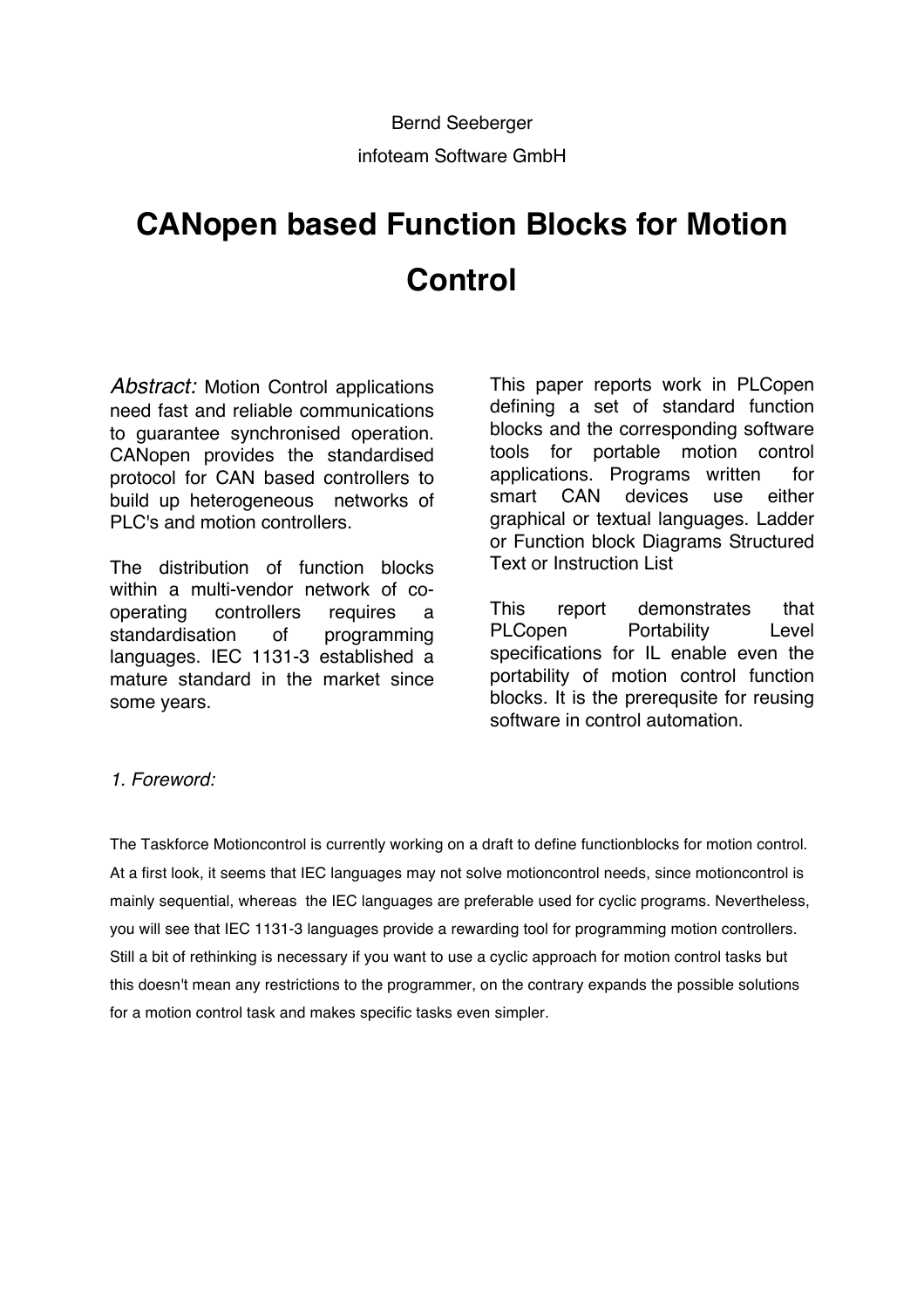## *2. Introduction:*

The goal of the Motioncontrol Taskforce:

Description of a set of function block's interfaces and behaviour in a formal way for handling motion control functions for users of programming systems.

There are several conditions which must be considered when defining a set of Functionblocks, which should be used in an IEC 1131-3 environment. The development process must enclose the programming and the configuration of motion control FB's. There should also be ways to initialise the Functionblocks, as well as the possibility to access the Functionblocks during run time, e.g. Onlinedebugging.

### **The hirachy is carried out as follows:**

->Program

->Drive interface

->Position, velocity or current loop control

The Program represents the highest level and is written in an IEC 1131-3 compliant language. The drive interface contains the I/O mapping of drive parameters and hardwired axles. The current loop control remains inside the controller next to the drive and it's specification is part of the CAN Proposal 402.

## 3. The definitionprocess

The Definition of Functionblocks is carried out in two steps.

First, define a basic set of Function Blocks. Out of the basic function blocks, develop higher level Functionblocks. The range of Functionblocks varies from initialisation, Conversion, single-axis, multiaxis control... to error handling and safety like quick stop e.t.c..

There must also be a way to retrieve data from an axis, like the current position. During the meetings of the Task Force Motioncontrol, it was concluded to define special Functionblocks for that purpose. The following functionblock is an example from Intramat, which can be used to retrieve any data from an axis.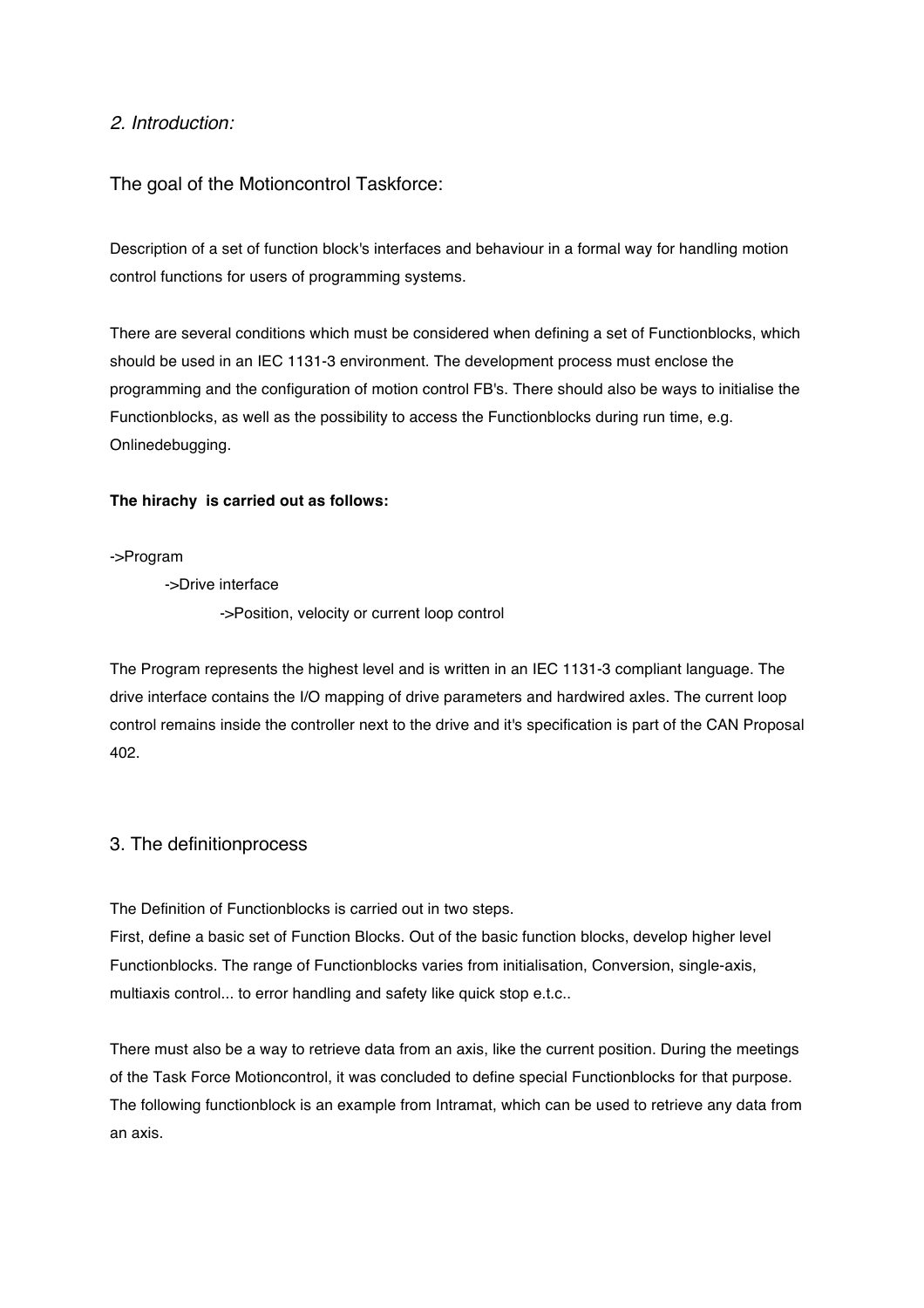| $BOOL$ READ                                             | $READ$ OK $\Box$ BOOL |  |
|---------------------------------------------------------|-----------------------|--|
| NON BOOL $\rightarrow$ AXIS READ_ERR $\rightarrow$ BOOL |                       |  |
| NON BOOL $\Box$ PARAMETER VALUE $\Box$ NON BOOL         |                       |  |

This function block reads data from the axis. PARAMETER defines the type of data requested. The way of addressing and the definition of Values are proprietary (if no standardization is made).

Having the Functionblocks run in several modes is also an important point. For example, you could have a security mode during which all the Functionblocks behave different. No conclusion was done on this point so far.

## 4*. How to use Motioncontrol Functionblocks in an IEC program.*

#### **How to represent and access the MC Data?**

First of all, a Motioncontrol Functionblock is a type. It could be either a struct or a Functionblock. In both cases Motioncontrol specific values could be assigned to the struct or the Functionblock, which enables the IEC program to access certain data.

#### **First apporach: Define MC Data by a structure.**

MC1 is a type of an axis (Motioncontroller) which is defined as a struct. The elements Xpos, Ypos... designate specific axis data, which is now accessible.

```
TYPE
  MC1 : STRUCT 
         Xpos : INT;
         Ypos : INT;
         Torque : INT;
         .
         .
         .
  END_STRUCT;
END_TYPE
```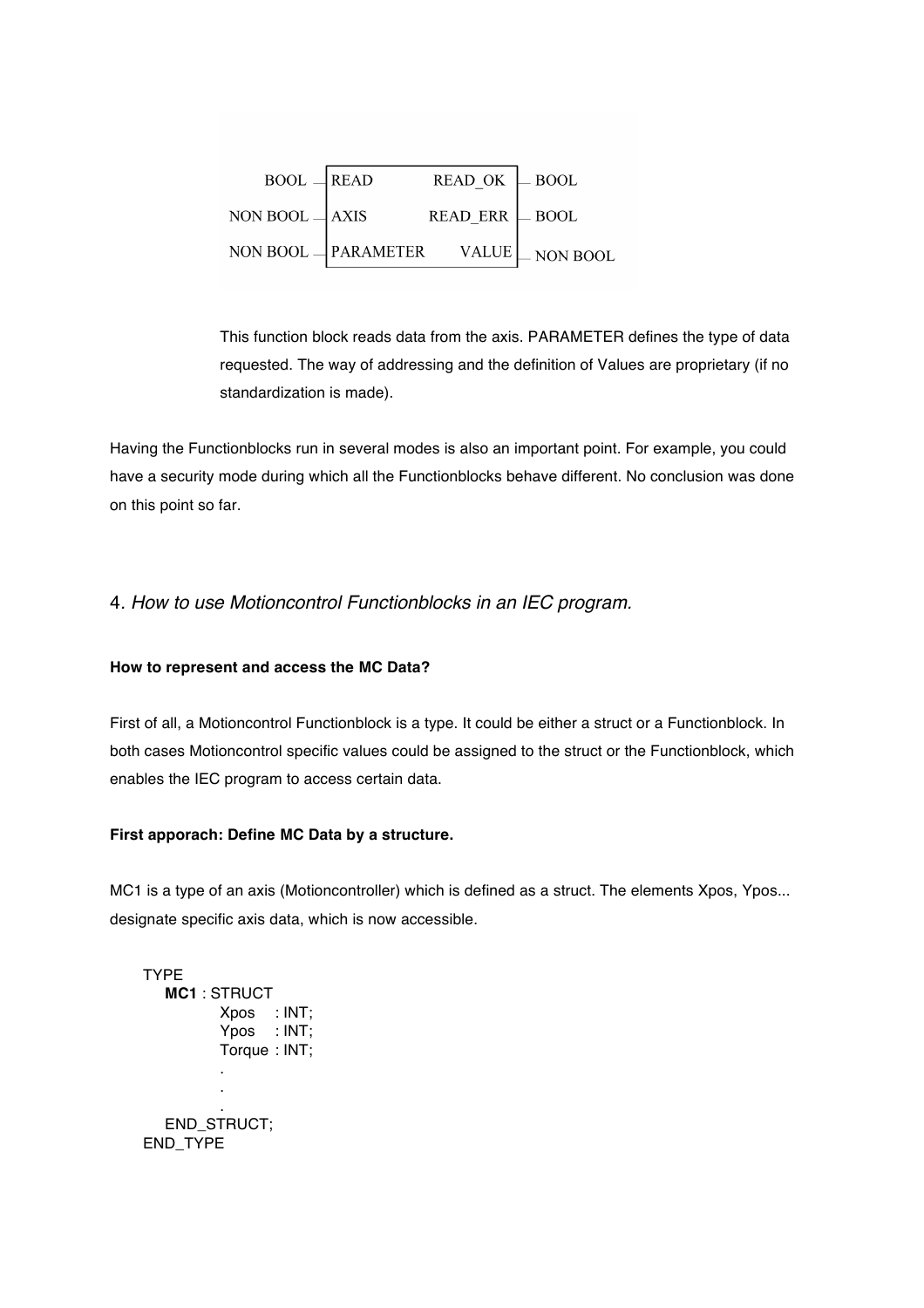#### **Second approach: Define MC Data with an FB.**

The second approach shows the definition of an axis type as a function block. The advantage, this Functionblock could consist of several basic functions already. On the other hand, some axles would require a lot of parameters e.g. up to 150, which would lead to huge FB's.

FUNCTION\_BLOCK MC1 VAR\_IN\_OUT Xpos : INT; Ypos : INT: Torque : BOOL; . . . END\_VAR END\_FUNCTION\_BLOCK

#### **Instantiate the Axis on Programlevel.**

An instance of an Axis is declared on Programlevel as follows.

PROGRAM VAR\_GLOBAL Axis : MC1 AT%...; END\_VAR

The AT% construct designates an external hardwareaddress. This hardwareaddress represents the actual axis, which is wired to the PLC. Defining the Axis as global makes it visible throughout the whole program.

What happens if you would like to access this axis from inside another FB. Well, you will have to define the Axis as an external variable in the declaration block of the Functionblock you intend to use it.

VAR\_EXTERNAL Axis : MC1; END\_VAR

**Note:** Now, the Axisinstance can be accessed anywhere in the Program, even if called within FB's instanciated in other FB's.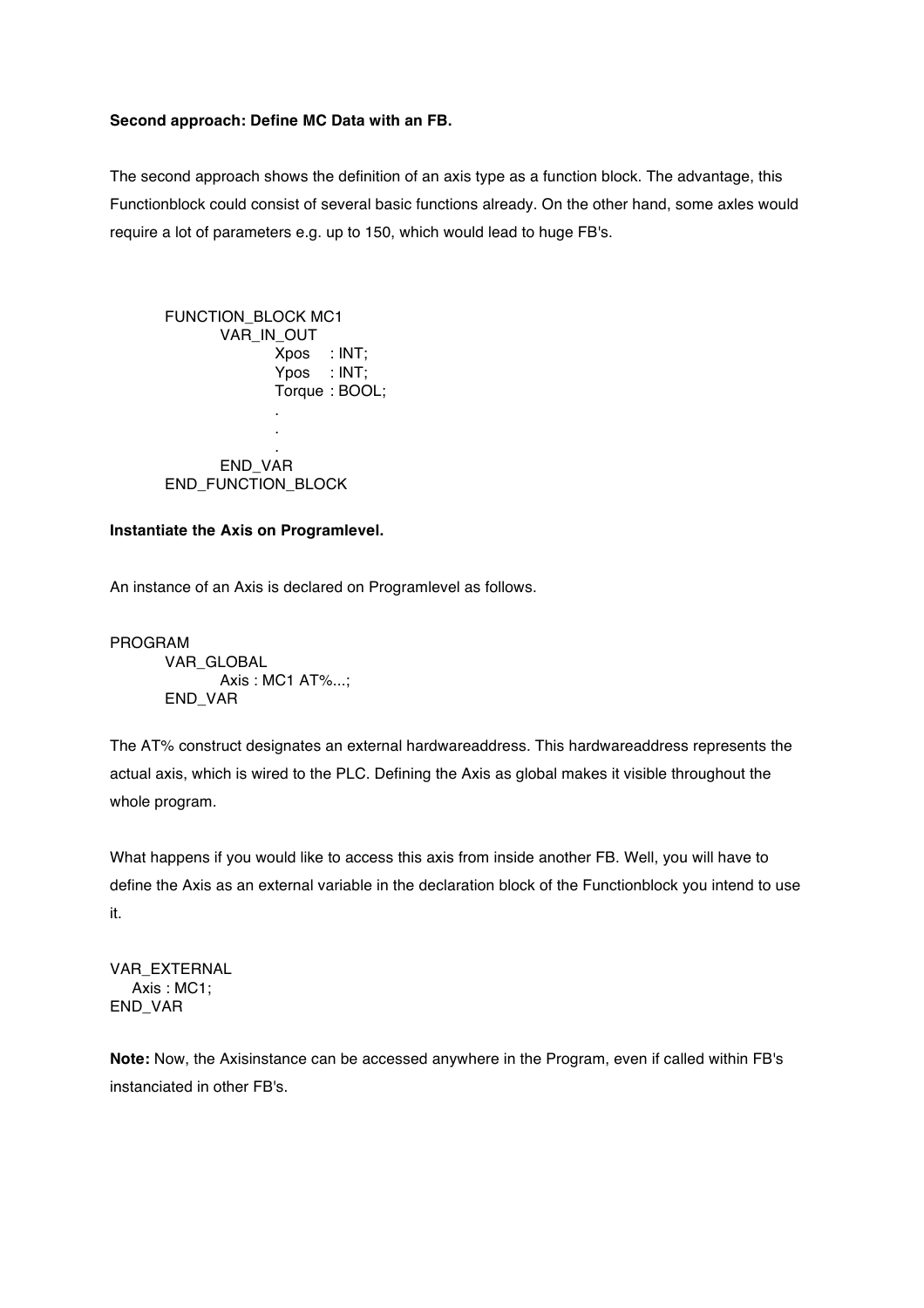#### **How to apply several methods (FB's) to one axis instance?**

One big issue during the Task force Motion control meetings was how to assign several FB's to one axis instance. Lets assume you have an axis which should perform homing and relative movement. In this case you actually deal with two different functions, each defined in a single Functionblock. Both functionblocks have to be applied to the same axis in order to perform the requested movement. Since you want the Functionblocks to be reused and instanciated several times in one program, they must not have any hardwareaddress information. One possible outcome of the meeting which I will present in this paper is to pass the axis instance as an parameter. Like in C++ where you pass the instances of objects, IEC lets you pass the instances of functionblocks and structures, even if they are mapped to a hardware like the axles.

The following example should give you a brief overview on how this mechanism works. The Motioncontrol functionblock (MoveRel) receives the axisinstance MC of type MC1 as a parameter. Thus, the methods can be applied to a specific axisinstance.

| FUNCTION_BLOCK<br>MoveRel |           |                              |
|---------------------------|-----------|------------------------------|
| VAR IN OUT                |           | (* Pass by reference *)      |
| MC.                       | : $MC1$ ; | $(*$ Axis Instance $*)$      |
| END VAR                   |           |                              |
| <b>VAR INPUT</b>          |           |                              |
| Start                     | : BOOL;   | (* Parameters and methods *) |
| Xdist                     | : INT;    |                              |
|                           |           |                              |
|                           |           |                              |
|                           |           |                              |
| END VAR                   |           |                              |
| VAR OUTPUT                |           | (* Acknowledge *)            |
| <b>InPosition</b>         | $:$ BOOL; |                              |
| END VAR                   |           |                              |
| <b>END FUNCTION BLOCK</b> |           |                              |
|                           |           |                              |